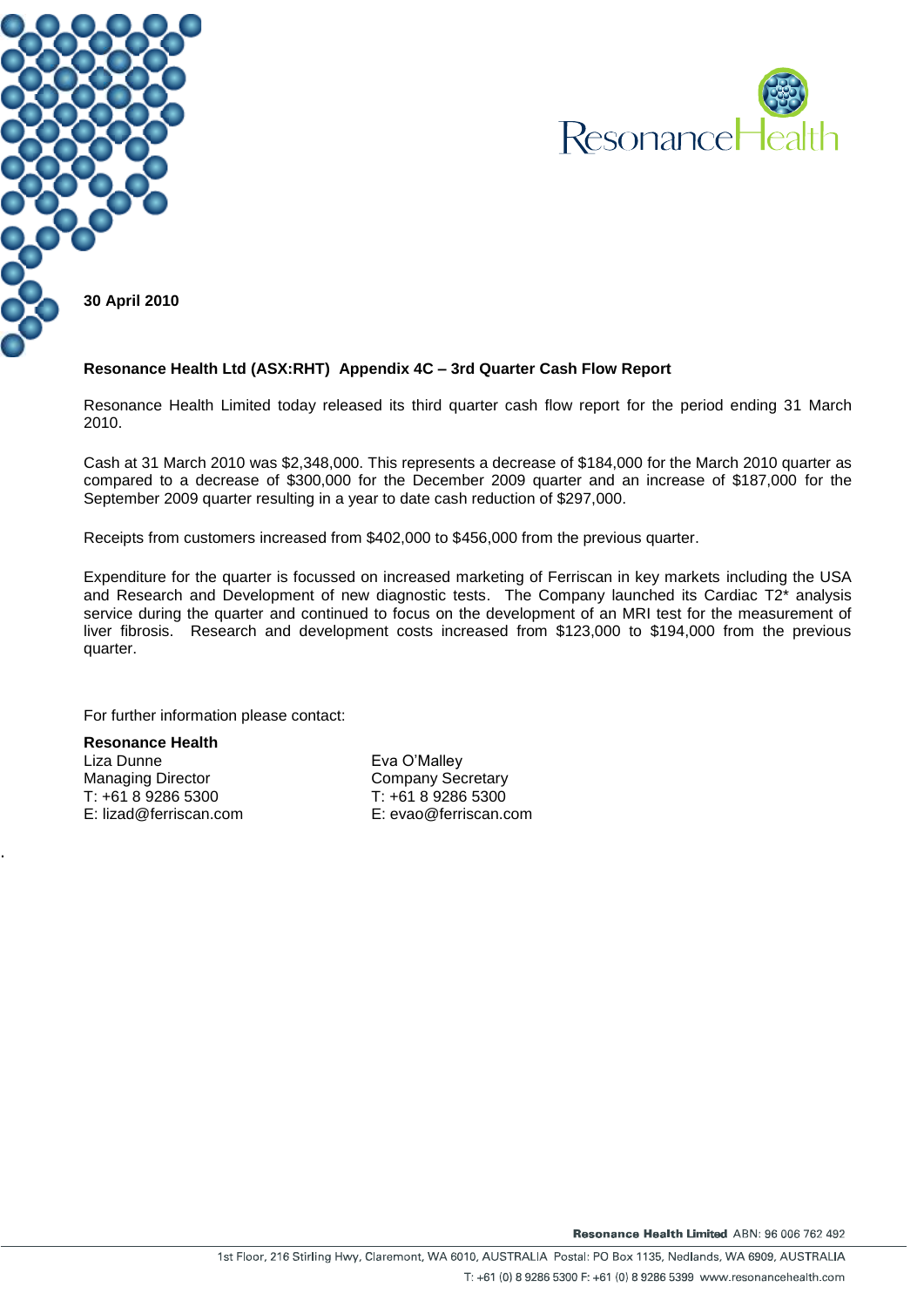*Rule 4.7B*

# **Appendix 4C**

## **Quarterly report**

### **for entities admitted**

### **on the basis of commitments**

Introduced 31/3/2000. Amended 30/9/2001

Name of entity

Resonance Health Limited

96 006 762 492 31 March 2010

ABN Quarter ended ("current quarter")

#### **Consolidated statement of cash flows**

| Cash flows related to operating activities |                              | Current quarter<br>\$A'000                               | Year to date<br>\$A'000 |       |
|--------------------------------------------|------------------------------|----------------------------------------------------------|-------------------------|-------|
|                                            |                              |                                                          |                         |       |
| 1.1                                        | Receipts from customers      |                                                          | 456                     | 1,552 |
|                                            | Other Receipts               |                                                          |                         |       |
| 1.2                                        | Payments for                 | (a) staff costs                                          | (285)                   | (836) |
|                                            |                              | (b) advertising and marketing                            | (68)                    | (179) |
|                                            |                              | (c) research and development                             | (194)                   | (453) |
|                                            |                              | (d) leased assets                                        |                         |       |
|                                            |                              | (e) other working capital                                | (62)                    | (197) |
| 1.3                                        | Dividends received           |                                                          |                         |       |
| 1.4                                        | received                     | Interest and other items of a similar nature             | 14                      | 57    |
| 1.5                                        |                              | Interest and other costs of finance paid                 |                         |       |
| 1.6                                        | Income taxes (paid)/received |                                                          |                         |       |
| 1.7                                        |                              | Other Payments (a) consulting & professional<br>services | (3)                     | (49)  |
|                                            |                              | statutory & compliance<br>(b)                            | (18)                    | (107) |
|                                            |                              | travel<br>(c)                                            | (13)                    | (40)  |
|                                            |                              |                                                          |                         |       |
|                                            | Net operating cash flows     |                                                          | (173)                   | (252) |

j.

<sup>+</sup> See chapter 19 for defined terms.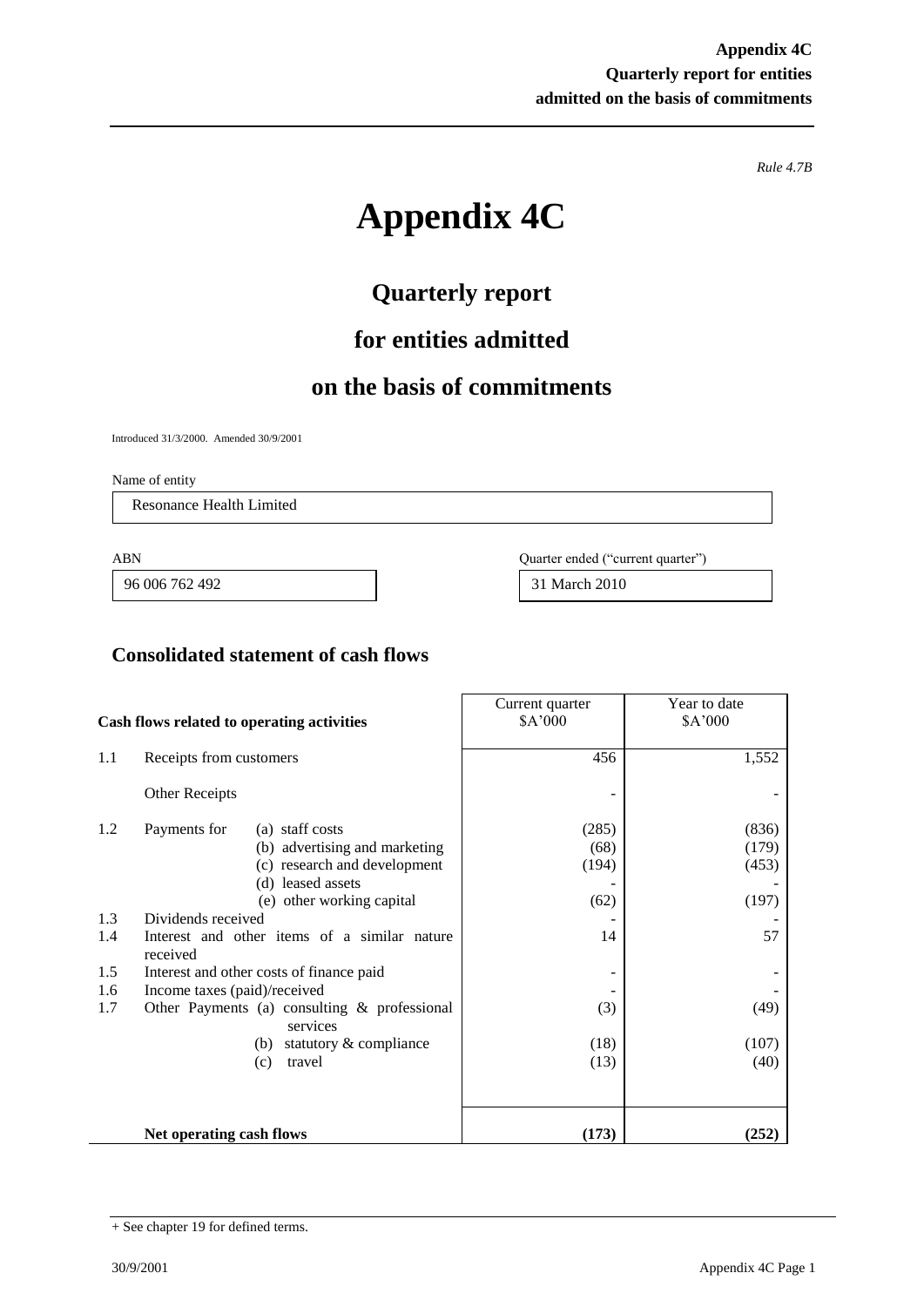|      |                                                                                             | Current quarter | Year to date |
|------|---------------------------------------------------------------------------------------------|-----------------|--------------|
|      |                                                                                             | \$A'000         | \$A'000      |
| 1.8  | Net operating cash flows (carried forward)                                                  | (173)           | (252)        |
|      | Cash flows related to investing activities                                                  |                 |              |
| 1.9  | Payment for acquisition of:                                                                 |                 |              |
|      | (a) businesses (item 5)                                                                     |                 |              |
|      | (b) equity investments                                                                      |                 |              |
|      | intellectual property<br>(c)                                                                |                 |              |
|      | (d)<br>physical non-current assets                                                          | (11)            | (45)         |
|      | other non-current assets<br>(e)                                                             |                 |              |
| 1.10 | Proceeds from disposal of:                                                                  |                 |              |
|      | (a) businesses (item 5)                                                                     | ۰               |              |
|      | (b) equity investments                                                                      |                 |              |
|      | intellectual property<br>(c)                                                                |                 |              |
|      | physical non-current<br>(d)                                                                 |                 |              |
|      | assets                                                                                      |                 |              |
|      | (e)<br>other non-current assets                                                             |                 |              |
| 1.11 | Loans to other entities                                                                     |                 |              |
| 1.12 | Loans repaid by other entities                                                              |                 |              |
| 1.13 | Other (Cash introduced on acquisition of                                                    |                 |              |
|      | controlled entity)                                                                          |                 |              |
|      |                                                                                             |                 |              |
|      | Net investing cash flows                                                                    | (11)            | (45)         |
| 1.14 | Total operating and investing cash flows                                                    | (184)           | (297)        |
|      |                                                                                             |                 |              |
| 1.15 | Cash flows related to financing activities<br>Proceeds from issues of shares, options, etc. |                 |              |
| 1.16 | Proceeds from sale of forfeited shares                                                      |                 |              |
| 1.17 | Proceeds from borrowings                                                                    |                 |              |
| 1.18 | Repayment of borrowings                                                                     |                 |              |
| 1.19 | Dividends paid                                                                              |                 |              |
| 1.20 | Other (costs of capital raising)                                                            |                 |              |
|      | Net financing cash flows                                                                    |                 |              |
|      |                                                                                             |                 |              |
|      | Net increase (decrease) in cash held                                                        | (184)           | (297)        |
| 1.21 | Cash at beginning of quarter/year to date                                                   | 2,532           | 2,645        |
| 1.22 | Exchange rate adjustments to item 1.20                                                      |                 |              |
|      |                                                                                             | 2,348           | 2,348        |
| 1.23 | Cash at end of quarter                                                                      |                 |              |

<sup>+</sup> See chapter 19 for defined terms.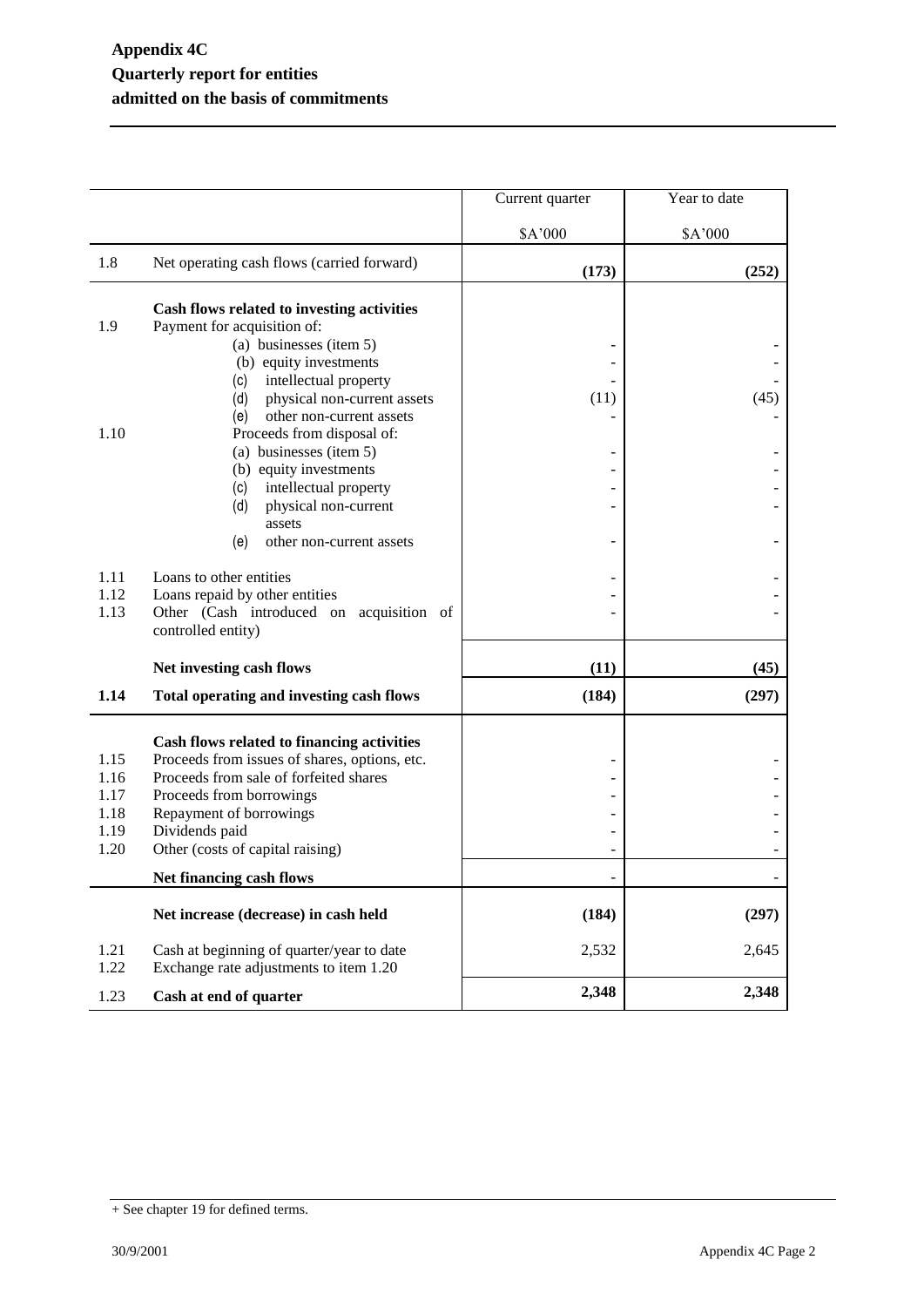#### **Payments to directors of the entity and associates of the directors**

#### **Payments to related entities of the entity and associates of the related entities**

|      |                                                                  | Current quarter<br>\$A'000 |
|------|------------------------------------------------------------------|----------------------------|
| 1.24 | Aggregate amount of payments to the parties included in item 1.2 | 122                        |
| 1.25 | Aggregate amount of loans to the parties included in item 1.11   |                            |

1.26 Explanation necessary for an understanding of the transactions

\$37k – Directors fees \$85k – Consulting fees

#### **Non-cash financing and investing activities**

2.1 Details of financing and investing transactions which have had a material effect on consolidated assets and liabilities but did not involve cash flows

N/A.

2.2 Details of outlays made by other entities to establish or increase their share in businesses in which the reporting entity has an interest

N/A

#### **Financing facilities available**

*Add notes as necessary for an understanding of the position. (See AASB 1026 paragraph 12.2).*

|     |                             | Amount available<br>\$A'000 | Amount used<br>\$A'000 |
|-----|-----------------------------|-----------------------------|------------------------|
| 3.1 | Loan facilities             |                             |                        |
| 3.2 | Credit standby arrangements |                             |                        |

<sup>+</sup> See chapter 19 for defined terms.